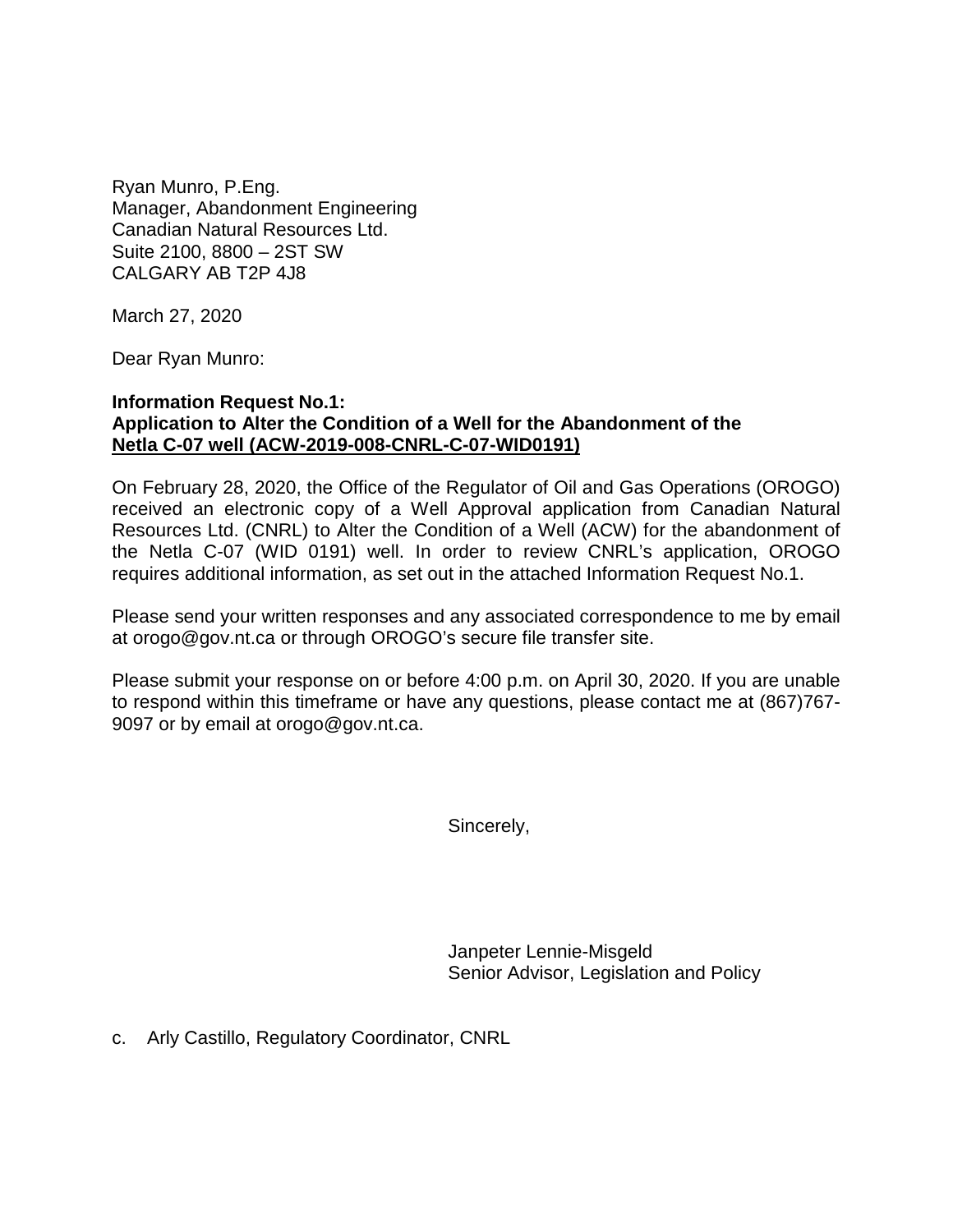## **Canadian Natural Resources Ltd. (CNRL) Application to Alter the Condition of a Well (ACW-2019-008-CNRL-C-07-WID0191) Information Request No. 1**

## **1.1 Detailed Operations Program**

**Preamble:** Step 17 states "…*Pressure test pumping surface lines to the max well head working pressure (be sure not to exceed the MAWP of the lowest rated inline component)".* All inline components should NOT be rated less than any proposed pressure test. Pressure testing is typically conducted to the well head pressure rating or formation pressure, whichever is the lesser.

> Step 21 states "*Unseat hanger and release ON/OFF overshot from double grip packer. Monitor well response. Kill well as required."* This process step does not provide sufficient detailed procedural steps to determine how CNRL proposes to kill the well.

> Step 22 states *"Confirm with Abandonment Superintendent if a scraper run is required based on well conditions."* This process step does not provide sufficient detail to determine how CNRL would ensure that the internal surface of the casing is free of debris and/or scaling if a scraper run is NOT completed before installing the bridge plug.

> Step 30 states *"…Cap bridge plug with minimum 30 vertical metres (400 litres) of cement circulated into place with fresh water*". This process step does not provide sufficient detail to determine the method(s) to be used for the preparation, introduction and circulation of the cement when placing the required 30 metres of circulated cement.

- **Request:** Please submit an updated abandonment program that provides sufficient detail to determine how CNRL proposes to:
	- 1) Safely conduct pressure testing of pumping surface lines as stated in Step 17;
	- 2) Kill the well as stated in Step 21;
	- 3) Ensure that the internal surface of the casing is free of debris and/or scaling if a scraper run is NOT completed before installing the bridge plug as stated